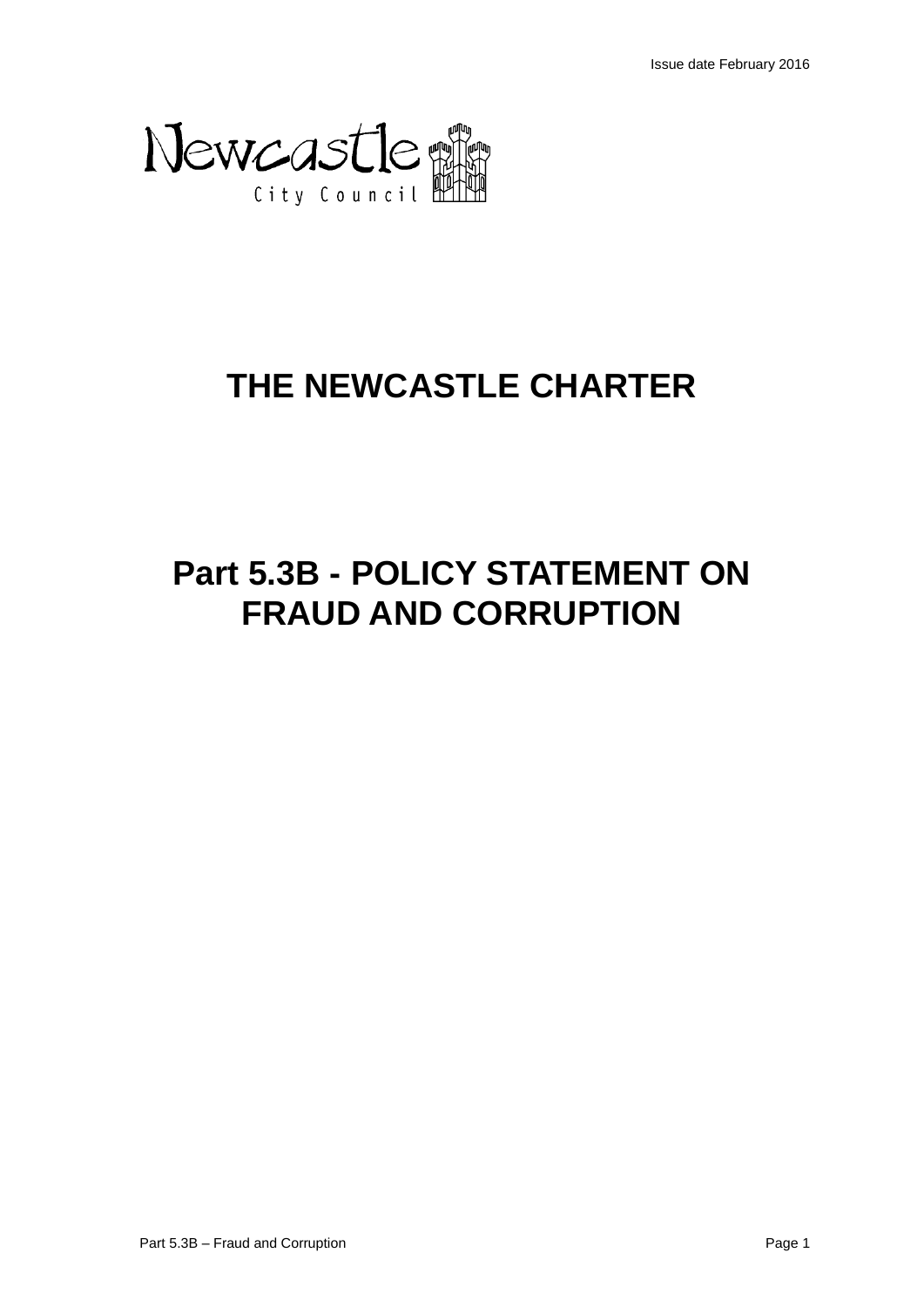# **Notes:-**

**This constitutes a local protocol and not part of the statutory code of conduct for members under the Localism Act 2011. It has to be read in conjunction with the statutory code (Part 5.2A)**

It has been amended to take account of the new constitution.

# **Statutory Sources**

Local Government Act 1972, s. 151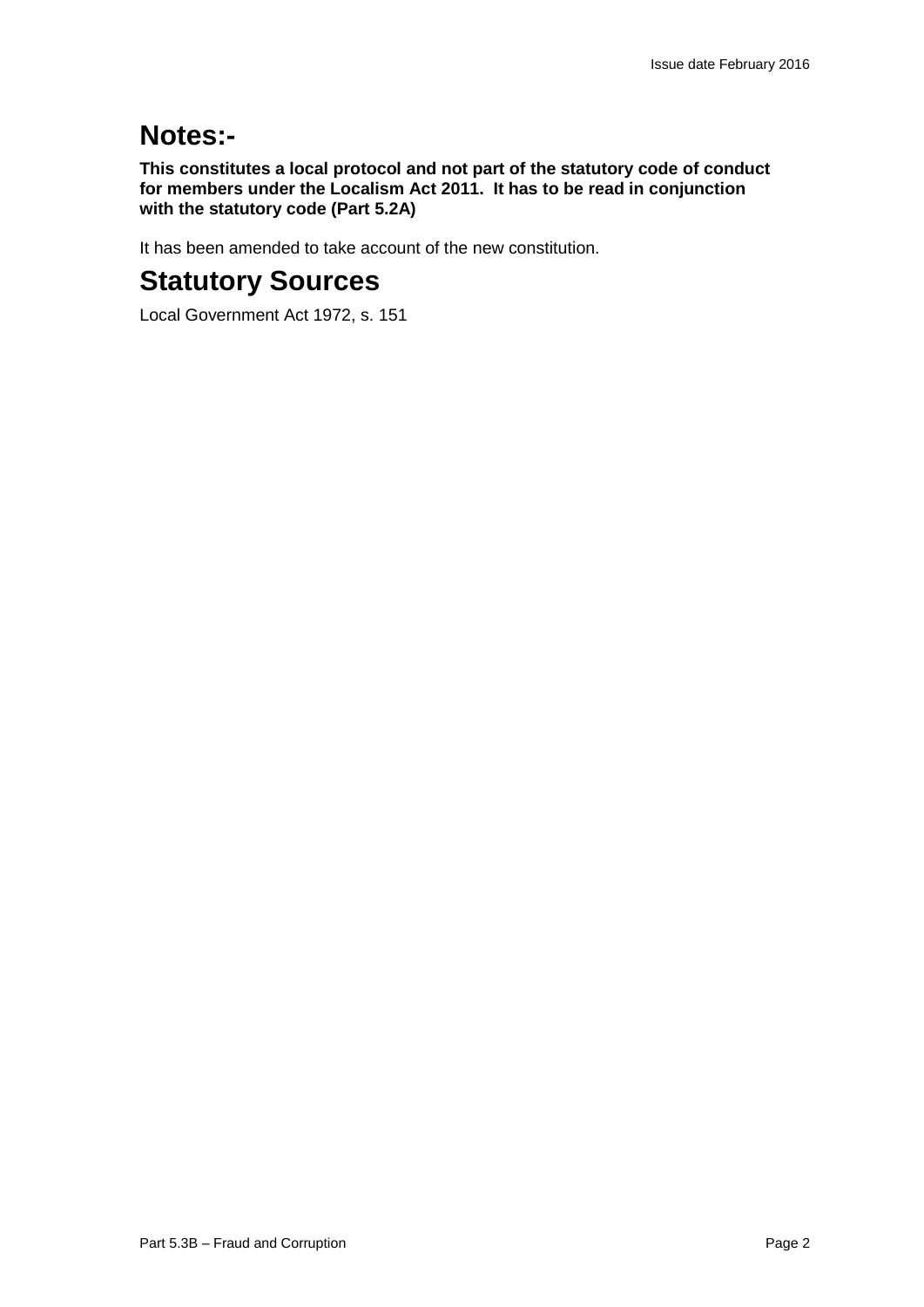# **NEWCASTLE CITY COUNCIL**

# **POLICY STATEMENT ON FRAUD AND CORRUPTION**

## **1. THE COUNCIL'S COMMITMENT**

Newcastle City Council is committed to sound corporate governance and supports the Nolan Committee's 'Seven Principles of Public Life' for the conduct of Council Members and employees, namely:

- selflessness;
- integrity:
- objectivity;
- accountability;
- openness;
- honesty; and
- leadership.

The Council seeks firstly to prevent fraud and corruption but will take all action necessary to identify fraud and corruption if suspected, and pledges to pursue the recovery of losses and the suitable punishment of those responsible.

Fraud and corruption cheats the local tax payers who have the right to expect members and staff to perform their functions in an honest and proper manner.

The strategy is designed:

firstly, to prevent fraud and corruption; but where it does occur, to detect it and investigate it in a correct and agreed manner.

# **2. PREVENTION**

Prevention will be achieved via:

- staffing policies;
- making members aware of their responsibilities;
- internal control systems;
- forming liaisons.

#### **2.1 Staff**

As a major public employer, the City Council is obliged to maintain, and is entitled to expect, high standards of conduct among its employees to ensure that public confidence in their integrity and impartiality is not undermined. The public is entitled to demand conduct of the highest standard and that staff work honestly and without bias in order to achieve the Council's objectives.

The Council recognises that a key preventative measure in the fight against fraud and corruption is to take effective steps at the recruitment stage to establish, as far as possible, the propriety and integrity of potential staff. In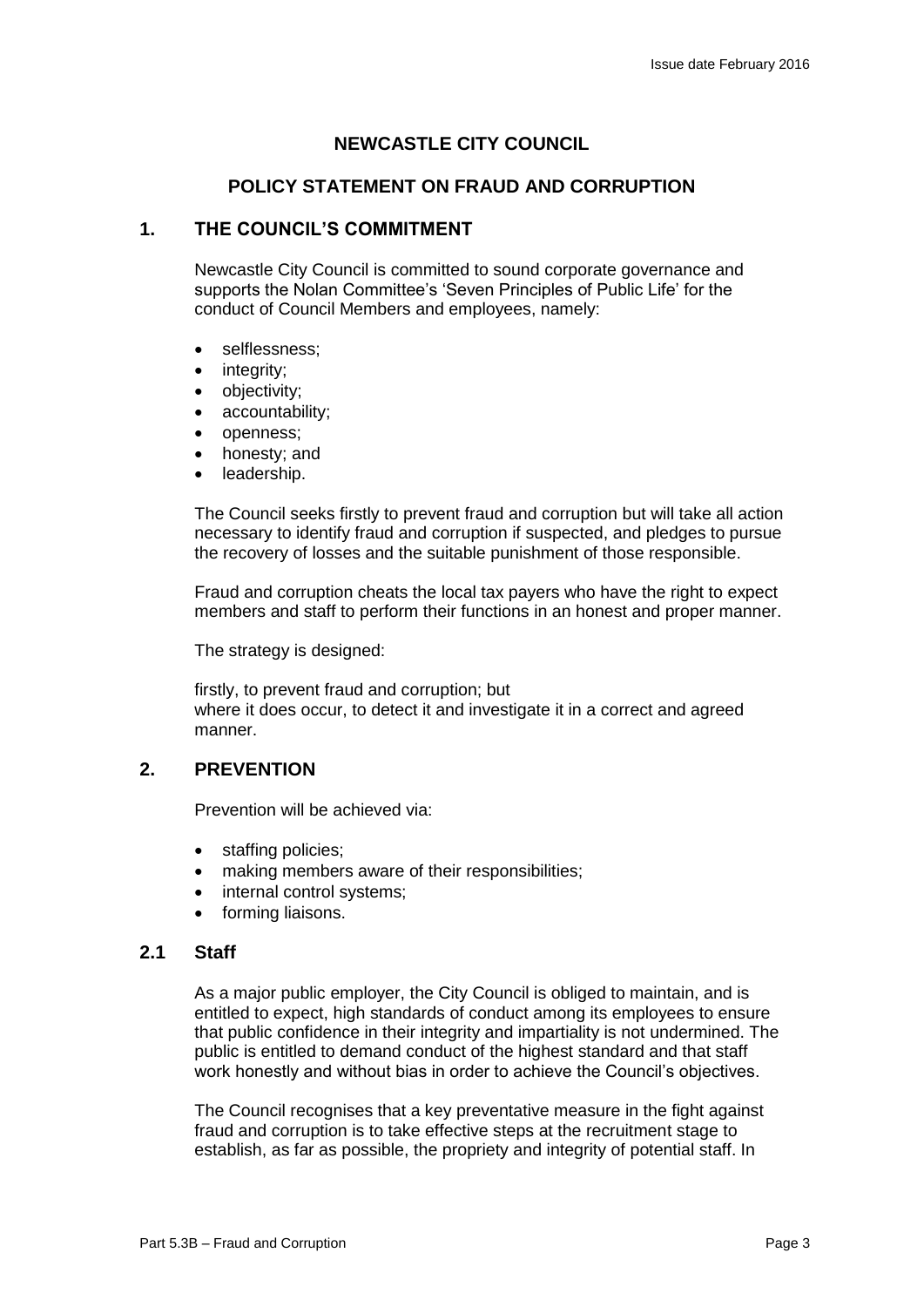this regard temporary and contract staff are treated in the same manner as permanent staff.

Directors should ensure that procedures laid down by the Authority in the Recruitment and Selection Guidelines and Code of Practice are followed and in particular, written references are obtained before employment offers are confirmed.

Staff of the Council are expected to follow the Council's Code of Official Conduct which includes regulations regarding the registration of interests, gifts and hospitality (Part 5.2C of the Constitution). Staff are reminded that under the City Council's Standing Orders, they must operate within Section 117 of the Local Government Act 1972, regarding the disclosure of pecuniary interests in contracts relating to the City Council, or the non-acceptance of any fees or rewards whatsoever other than their proper remuneration.

The Council recognises that the continuing success of its anti-fraud and corruption strategy and its general credibility, will depend largely on the effectiveness of its training programmes and the responsiveness of staff throughout the organisation. To facilitate this, the Council supports the concept of induction and continuing training and staff appraisal, particularly for staff involved in internal control systems, to ensure that their responsibilities and duties in this respect are regularly highlighted and reinforced. The Council has in place a Disciplinary Procedure for all categories of its staff and the possibility of disciplinary action against staff who ignore such training and guidance is clear.

#### **2.2 Members**

Members are expected to operate honestly and without bias. Their conduct is governed by:

- the Code of Conduct for Members (Part 5.2A of the Constitution)
- the Protocol Member/Officer Relations (Part 5.4A of the Constitution)
- Protocol Use of Council Equipment (Part 5.4B of the Constitution)
- City Council Standing Orders

These matters are specifically brought to the attention of Members at the Induction Course for New Members and are in the Member's Handbook. They include rules on the declaration and registration of potential areas of conflict between Members' City Council duties and responsibilities, and any other areas of their personal, or professional lives.

#### **2.3 Internal Control System**

The internal control system comprises the whole network of financial, operational and managerial systems established within the Council to ensure that its objectives are achieved and in the most economic and efficient manner.

The Financial Regulations of the Council provide the framework for financial control. Under Financial Regulations Directors are required to ensure that: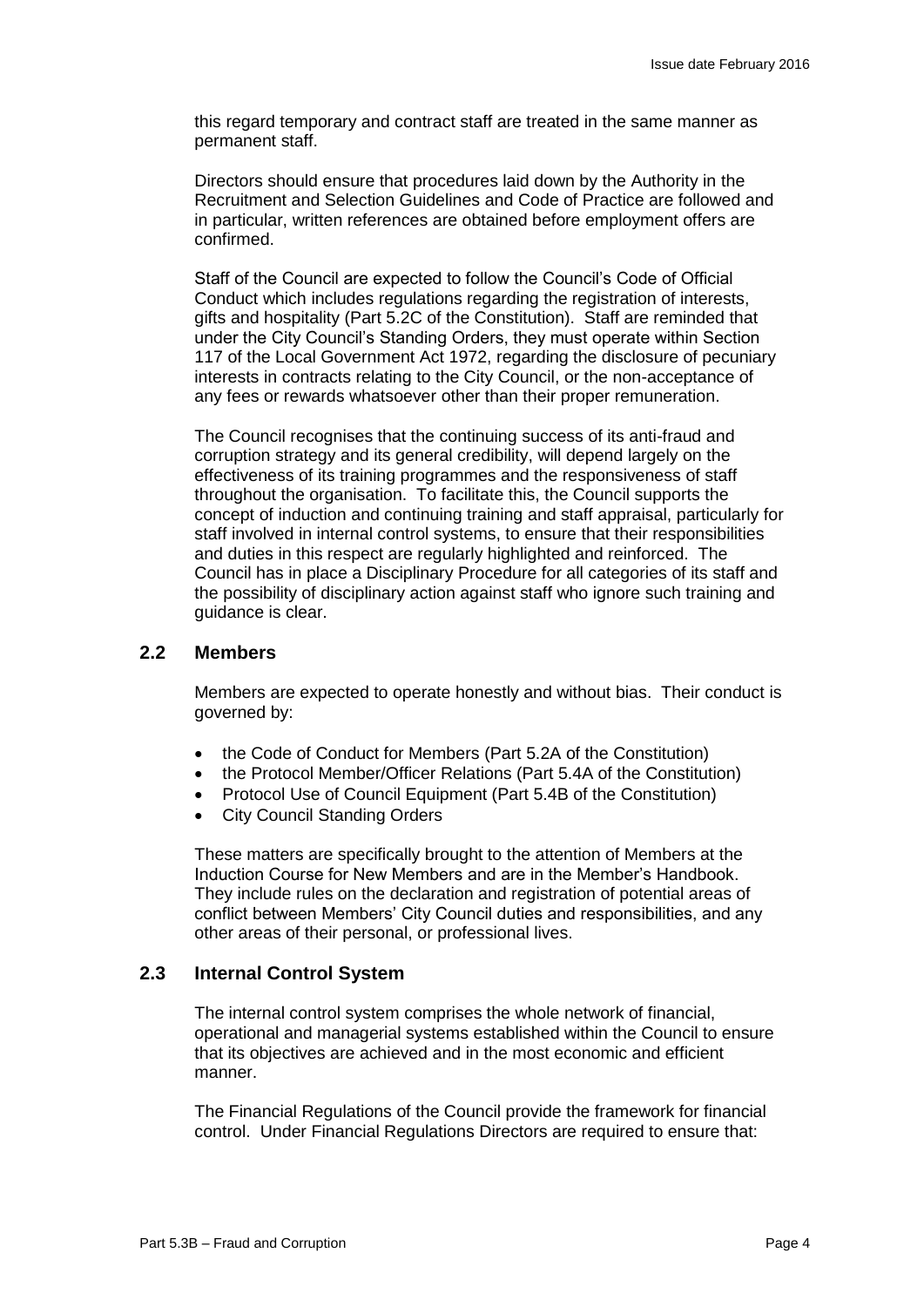- arrangements, guidelines and procedures for the proper administration of their directorate's or service's financial affairs are operated in accordance with Financial Regulations;
- the Chief Finance Officer is informed where there has been a failure to comply with Financial Regulations, or where amendment or revision of a regulation is considered necessary;
- the Chief Finance Officer is informed as soon as possible of any matters involving, or suspected of involving, irregularity in the use of Council resources or assets.

The Council's internal audit service independently monitors the existence, appropriateness and effectiveness of internal controls.

### **2.4 Liaison**

Arrangements are in place now and will continue to develop which encourage the exchange of information between the Council and other agencies on national and local fraud and corruption activity.

The City Council acknowledges that in order to prevent fraudsters using multiple identities and addresses, it cannot afford to work in isolation and must liase with other organisations. To this end the City Council has fostered a number of external contacts which include:

- Northumbria Police
- Tyne & Wear District Treasurers
- Audit Commission and District Auditor
- Universities and Colleges
- H.M. Immigration Office
- DSS
- The Benefits Agency
- Federation Against Software Theft (F.A.S.T.)

All liaisons are subject to adherence to Data Protection Legislation and regard to the confidentiality of information.

## **2.5 Bribery Act 2010**

Under the Bribery Act 2010, it is an offence for anyone to:-

- 1. Bribe another person
- 2. Be bribed
- 3. Bribe a foreign public official

There is also a 'corporate offence' of failing to prevent bribery. Under this, the Council will be guilty of an offence if an "associated person" bribes someone else intending to obtain or retain business, or a business advantage, for the Council. "Associated persons" may include employees, agents and subsidiaries.

Under this Policy Statement, any officer or Member who becomes aware of an offence under the Bribery Act 2010 should report it to the s 151 officer, the Head of Audit and Risk or the Monitoring Officer.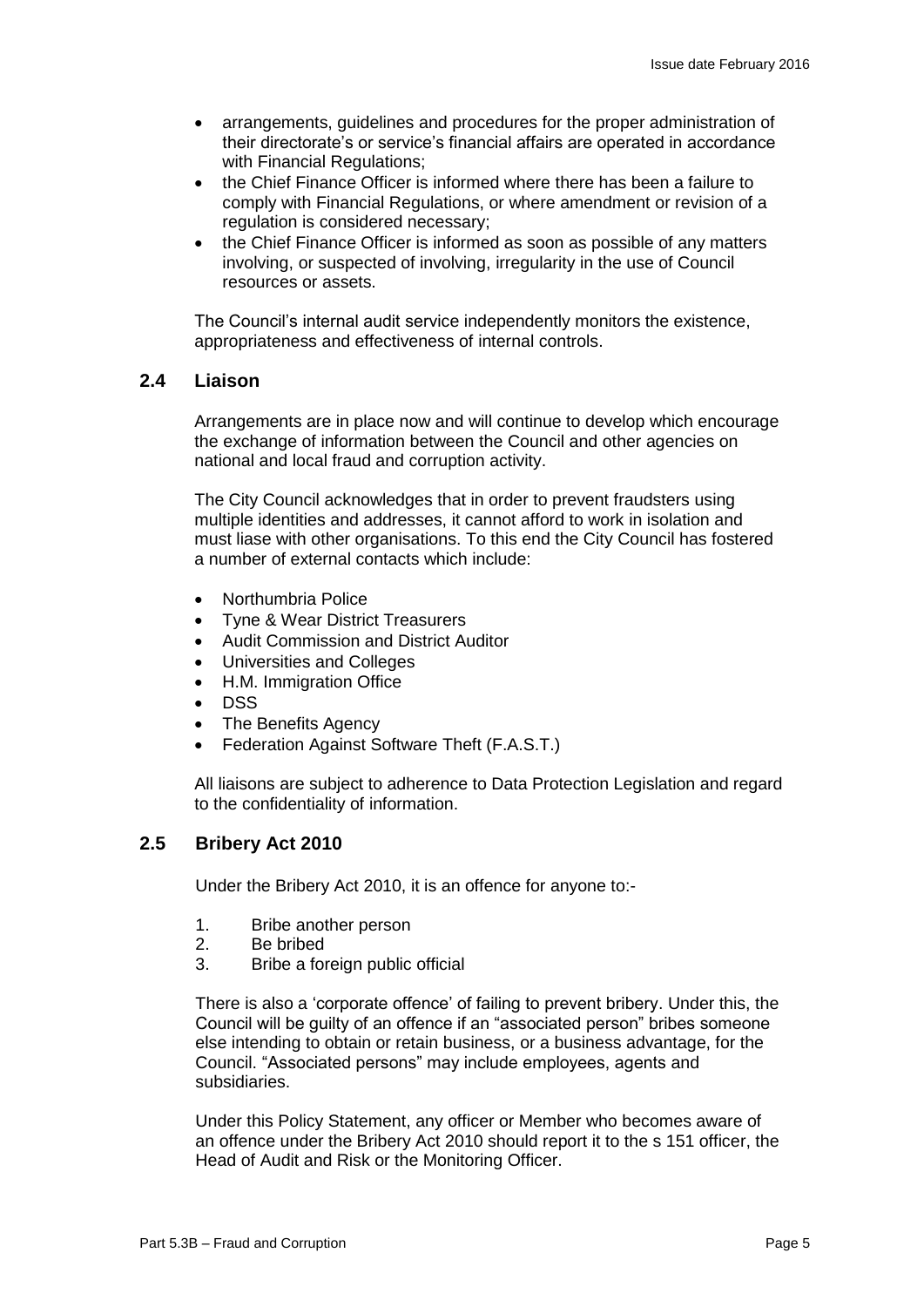## **3 DETECTION AND INVESTIGATION**

Where fraud and corruption still happen, systems should assist in revealing the occurrences and people should be encouraged to do likewise. They must then be investigated in a fair and impartial manner.

#### **3.1 Detection**

The array of preventative systems, particularly internal control systems and Audit, within the Council generally should be sufficient in themselves to deter fraud, but they have also been designed to provide indications of any fraudulent activity

The Council's staff are an important element in its stance on fraud and corruption and they are positively encouraged to raise any concerns that they may have on any issues associated with the Council's activities. They can do this in the knowledge that such concerns will be treated in confidence and properly investigated. If necessary, a route other than a line manager may be used to raise such concerns. Examples of possible routes are:

- Internal Audit Service:
- Chief Finance Officer
- Chief Executive or Directors;
- Assistant Director Legal Services, as Council's monitoring officer.

Members of the public are also encouraged to report concerns through any of the above routes or, if appropriate, through the Council's complaints procedure.

If staff feel unable to raise their concerns through any of the internal routes, then they may wish to raise them through Public Concern at Work (telephone 020 74046609), a registered charity whose services are free and strictly confidential.

[See also Policy for Confidential Reporting of Concerns ("Whistleblowing") - Part 5.3A of the Newcastle Charter]

The Code of Conduct requires staff of the City Council to report any illegality or impropriety to their manager or supervisor. Financial regulations require the Chief Finance Officer and Directors to investigate matters which involve, or may involve financial irregularity.

#### **3.2 Investigation**

Depending on the nature and the anticipated extent of the allegations, Internal Audit will normally work closely with management and other agencies, such as the police, to ensure that all allegations are properly investigated and reported upon and where appropriate, maximum recoveries are made for the Council. The follow up of any allegation of fraud and corruption received will be through agreed procedures which ensure that:

- matters are dealt with promptly;
- all evidence is recorded: